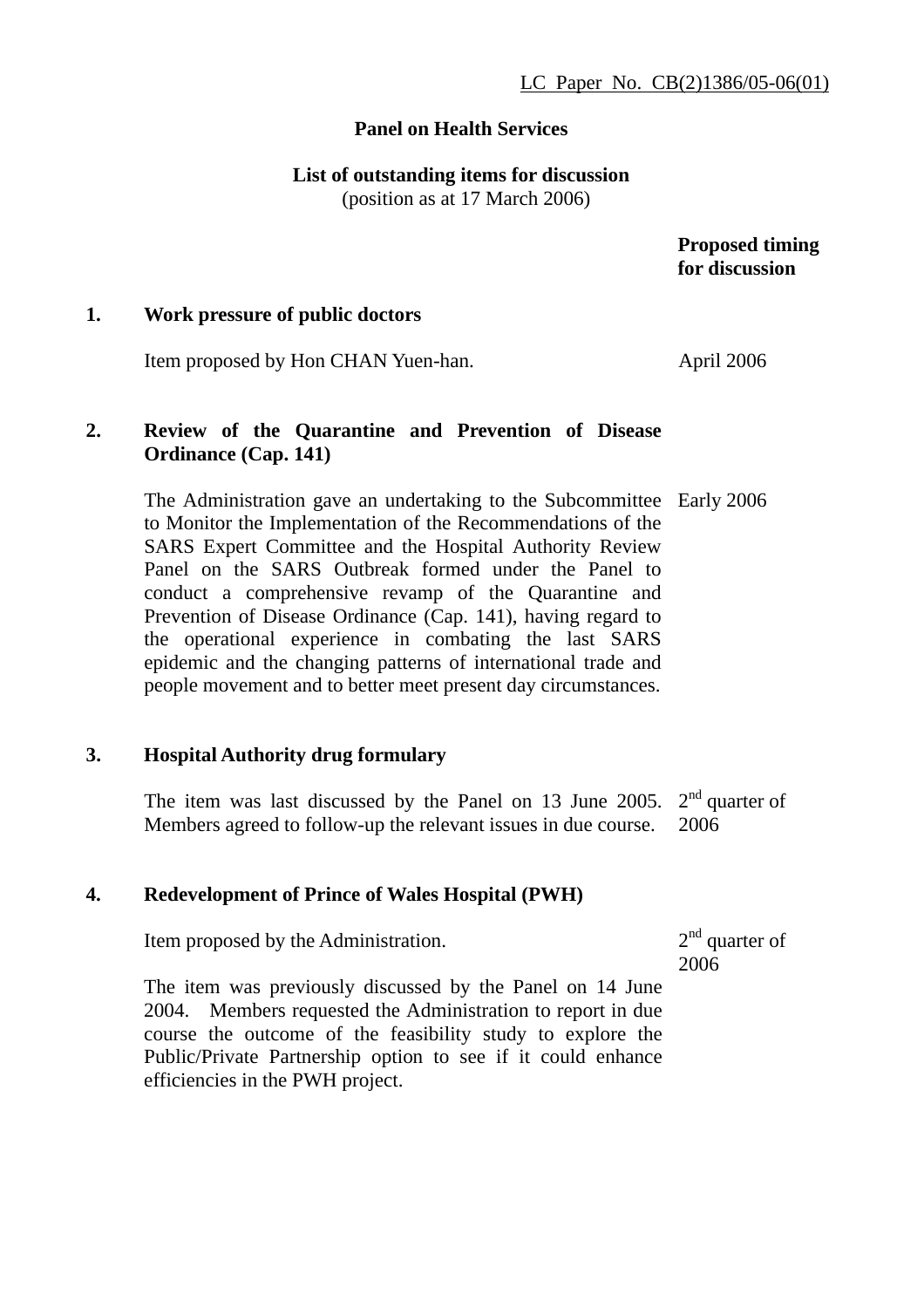## *Proposed timing* **for discussion**

| 5.  | Regulation of health care personnel not currently subject to<br>statutory registration                                                                                                                                          |                 |
|-----|---------------------------------------------------------------------------------------------------------------------------------------------------------------------------------------------------------------------------------|-----------------|
|     | Item proposed by Dr Hon KWOK Ka-ki.                                                                                                                                                                                             | Mid 2006        |
| 6.  | <b>New hospital on Lantau</b>                                                                                                                                                                                                   |                 |
|     | Item proposed by the Administration.                                                                                                                                                                                            | Mid - late 2006 |
| 7.  | Progress report on promoting healthy eating habit among<br>school children                                                                                                                                                      |                 |
|     | At the meeting on 9 January 2006, members agreed to discuss To be confirmed<br>the progress made in taking forward the initiative of promoting<br>healthy eating habit among school children in the latter half of<br>the year. |                 |
| 8.  | Health care complaints mechanism                                                                                                                                                                                                |                 |
|     | This item was previously discussed by the Panel in 2002. To be confirmed<br>The Administration undertook to revert on this subject.                                                                                             |                 |
| 9.  | <b>Review of Dental (Registration) Ordinance</b>                                                                                                                                                                                |                 |
|     | Item proposed by the Administration.                                                                                                                                                                                            | To be confirmed |
| 10. | Enhancing the provision of dental care for the elderly and<br>extending school dental care services to post-primary<br>students                                                                                                 |                 |
|     | Item proposed by Dr Hon KWOK Ka-ki.                                                                                                                                                                                             | To be confirmed |
| 11. | <b>Medical Misadventure Fund</b>                                                                                                                                                                                                |                 |
|     | Item proposed by Hon Albert HO.                                                                                                                                                                                                 | To be confirmed |